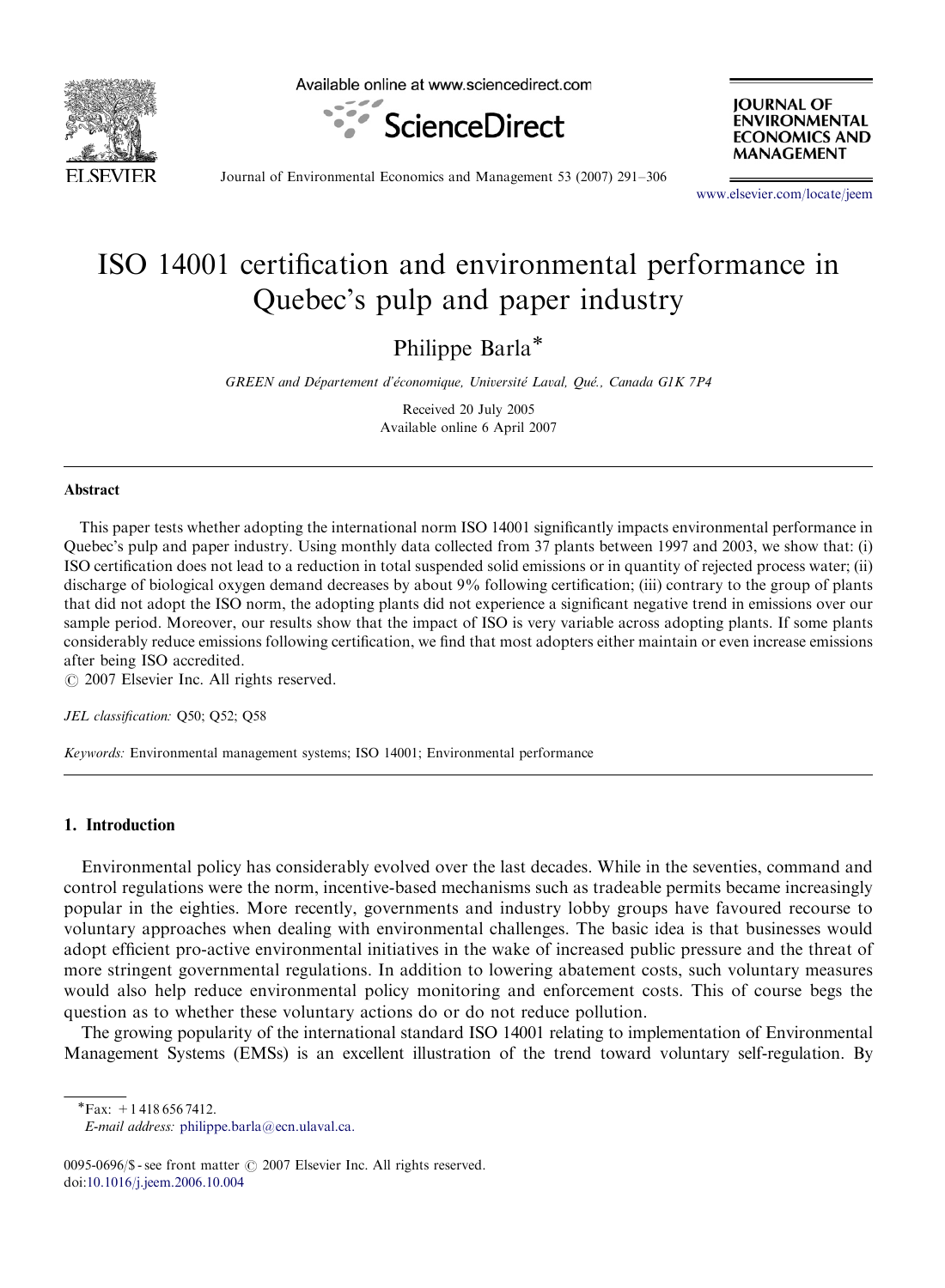December 2003, over 66,000 organizations worldwide had voluntarily established an ISO 14001 certified EMS. An EMS may be viewed as a set of management rules and procedures designed at reducing the environmental impacts of an organization. It involves, among other things, reviewing and documenting an organization's activities that negatively impact the environment, developing an environmental policy statement and a plan to achieve environmental objectives. However, these targets are, for the most part, decided internally by the organization. In other words, the ISO norm does not prescribe any specific objective except to respect existing regulations. Therefore, opponents have characterized ISO 14001 as a marketing device for improving corporate image without significantly impacting environmental performance [\[21\]](#page--1-0). In this paper, we test the impact of ISO 14001 on the effluents of 37 Quebec pulp and paper plants using monthly data over the period 1997–2003. We compare the environmental performances of ISO 14001 plants before and after certification and the performance of plants that are not (yet) certified. Our results suggest that while the ISO 14001 certification does not significantly impact total suspended solids (TSS) or total quantity of water rejected, it does reduce plant discharges of biological oxygen demand (BOD) by about 9%. We also find that plants that did not adopt the ISO norm during our sample period experienced an overall significant trend in emissions reduction (TSS and BOD) contrary to plants that adopted the norm. Furthermore, our results show that the impact of ISO is very variable across adopting plants. If some adopters considerably reduce emissions following certification, we find that most adopters either maintain or even increase emissions after being accredited. From a methodological point of view, these results stress the importance of properly controlling for plants heterogeneity when testing for the impact of voluntary initiatives.

The empirical literature on corporate environmentalism is still quite limited and has primarily focused on the adoption determinants of self regulations (see for example [\[11,12,18\]\)](#page--1-0). Nevertheless, a few recent works have examined the impact of voluntary initiatives, and particularly EMS, on environmental performance. Using a sample of about 150 US companies, Anton et al. [\[2\]](#page--1-0) find that the level of comprehensiveness of an EMS has a significantly negative impact on toxic release emission rates. The reduction is particularly important in the case of firms with a history of high pollution intensity. A survey of 236 Mexican manufacturing plants conducted by Dasgupta et al. [\[5\]](#page--1-0) shows that plants with a high degree of conformity to ISO guidelines are more likely to report (self-assessed) compliance with environmental regulations. However, as both studies used data preceding official publication of the norm, they do not directly test the impact of ISO certification. Therefore, our main contribution is specifically to test whether the ISO 14001 certification of an EMS significantly impacts environmental performance. Our analysis also avoids comparing very heterogeneous organizations by focusing on plants belonging to the same industry. Moreover, the panel structure of our data set allows us to control for unobservable plant-specific factors that may be correlated with the adoption decision, thereby reducing missing variable biases.

This paper also draws from the literature studying the determinants of environmental performance. Several studies have examined the impacts of monitoring and enforcement activities (inspections, legal proceedings, fines) on environmental performance [\[6,9,14,15,17\]](#page--1-0). More recently, Foulon et al. [\[8\]](#page--1-0) compare these traditional enforcement strategies with those based on information disclosure (i.e. publication of ''worst'' polluters' lists). Of particular relevance to our analysis is a study by Laplante and Rilstone [\[15\]](#page--1-0) showing that inspections significantly reduce emissions in Quebec's pulp and paper industry.

Section 2 provides a general background on the ISO standard describing how it may affect environmental performance and a brief depiction of Quebec's pulp and paper industry. Section 3 contains a description of the data and some preliminary evidence. The empirical model and results are presented in Sections 4 and 5, respectively. We conclude in Section 6.

## 2. Background

### 2.1. The ISO 14001 standard

ISO 14001 requirements are set forth in a short document entitled Environmental management systems— Specification with guidance for use published by the International Organization for Standardization (ISO). It was officially introduced in 1996 after having been developed for a few years by a technical committee composed of ''environmental experts'' representing over 50 national standards organizations. The ISO 14001